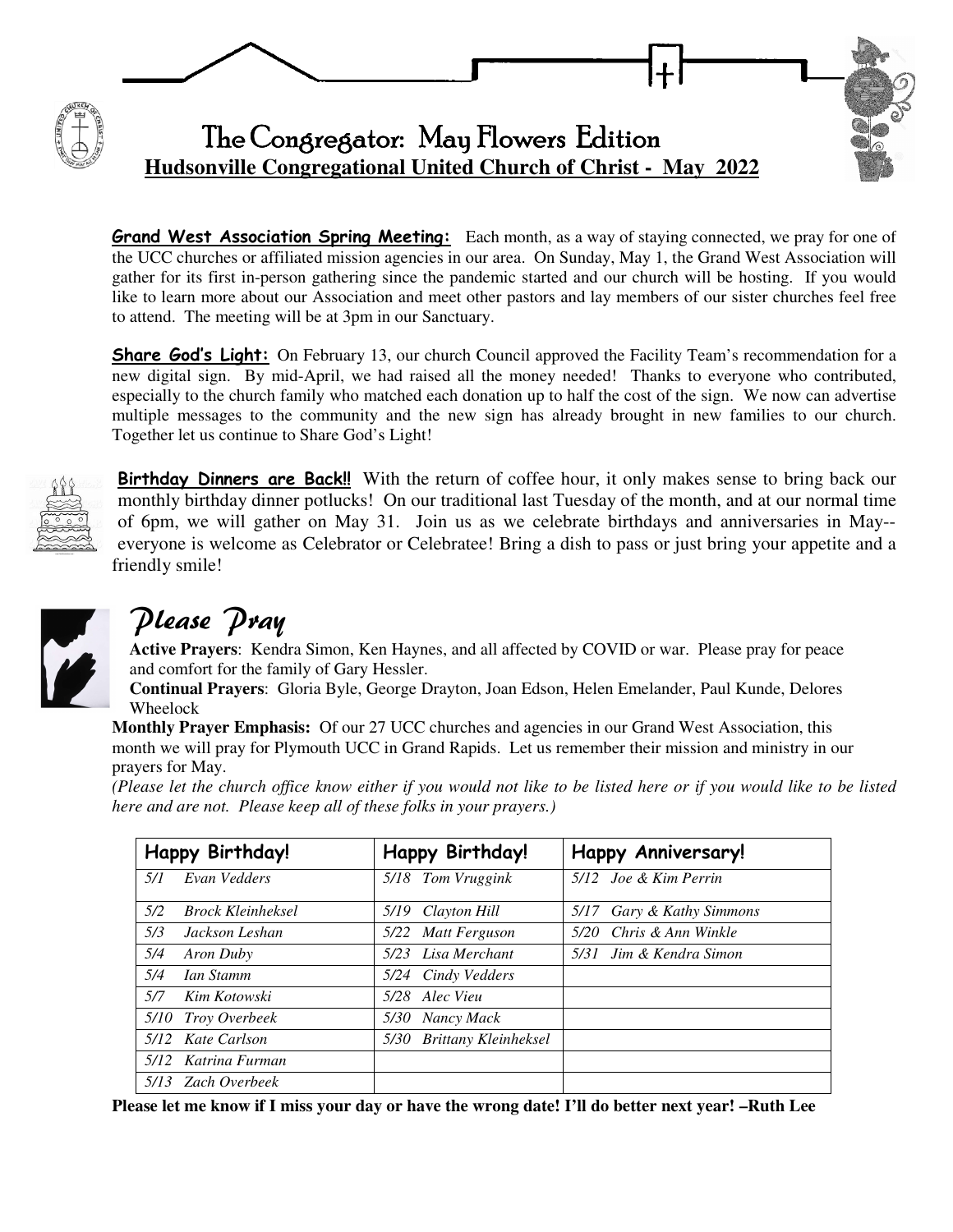#### WE'RE ON A MISSION!

.Nestlings: The times are always changin'. We are still collecting diapers and wipes for our wee neighbors. Any and all sizes are needed, but larger sizes (for the less wee) are a particular need. Donations can be placed next to the Nestling diaper display in the narthex, or in the blue bucket by the church's back door.



Fall program through the summer months. We are not allowed to pass out expired food, so check those expiration dates and make sure your donations will be usable until at least October or later. The blue bucket will not be out for the summer, but the orange cart will be taking food offerings. Monetary donations can always be sent to the Church marked for H2H. Thank you! *--Your Mission Board and H2H volunteers*

### A Report from Your Treasurer:

The generosity of our church continues to amaze me. Following up on last year's huge project to replace the roof, we successfully raised the money necessary to replace our sign in just two months. Thank you for your continued support! The sign that now brightly shines our message that God's Love for Everyone to all who pass is only possible because of everyone who contributed. While our giving totals through the month of April are following closely with last year please be aware that at the end of the month we had two bills that could not be paid. The good news is that this the first time this has happened in 2022. The main cause for this is the building payment (as it always is). Even still, we are making headway on this mortgage. Our current principle balance is approaching \$1.2 million - while this is still a big number we have reduced the debt by over \$600,000 in the last decade. Our unpaid balance is low now and should remain that way going forward.

The biggest thing that you can do to help us stay current on our bills is to continue your consistent generosity, understanding that even when you travel for the summer the church continues to incur expenses. Secondly, if you are able, the Spring is a great time to make an extra gift to the church. This helps to ensure that we are able to pay our bills throughout the summer even as we take time away from Hudsonville.

As always I am grateful for the support we continue to receive. We are doing great things in our community and with your help we will be able to continue this work for decades to come.

*--David Bendert, Treasurer* 

*\*\*Editor's Note: Please note that David has served very long and very well as Treasurer. He would now like to retire and move on to other opportunities. If anyone would like to step into his sturdy though well-worn shoes, please contact David, or the office. You will be our favorite!* 



**Hey, Shoppers!!** Thank you so much for collecting your Family Fare receipts. We have officially passed the half way point - we are at 61,779 of the required 100,000! Please remember to turn in your entire receipt as the program does not accept partials or just the Direct Your Dollars portion and unfortunately those cannot be counted in our total. If you have any questions, please contact Lisa Merchant.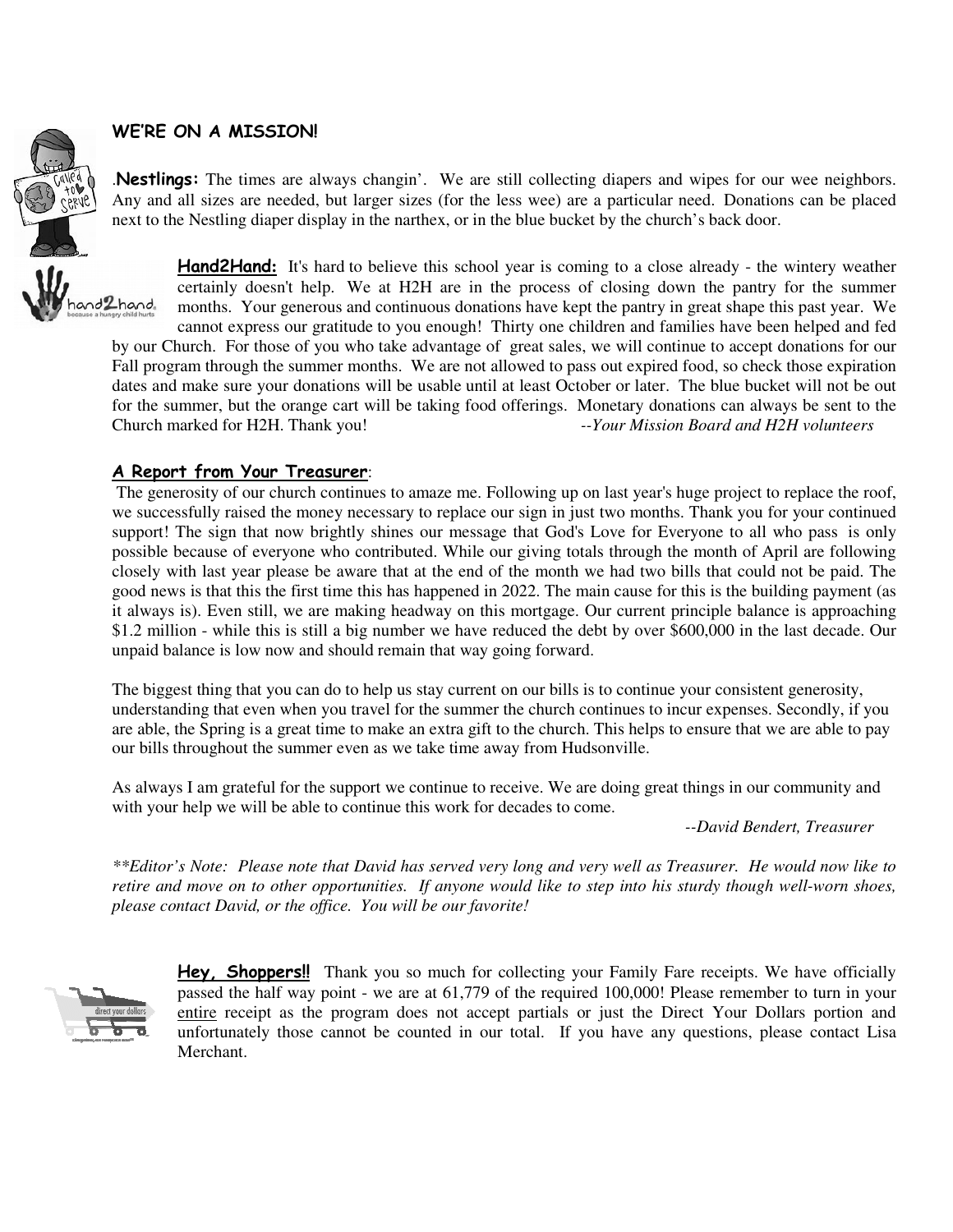## May Calendar

- May 1 Worship 10am, Spring Association Meeting 3pm, Basketball 4-8pm
- May 2 Mission Team 6:30pm
- May 3 Elections 8am-8pm, Ottawa Area Center For Pride 7pm
- May 8 Worship 10am, Council 11:15am, Basketball 4-8pm
- May 15 Worship 10am, Basketball 4-8pm
- May 22 YOUTH SUNDAY 10am Basketball 4-8pm
- May 24 Summergreen Condo meeting 7pm
- May 29 Worship 10am (Noisy Sunday), Basketball 4-8pm
- May 30 Memorial Day
- May 31 Birthday Dinner 6pm

# YOUTH SUNDAY MAY 22! THE KIDS WILL HAVE THEIR TURN TO BE THE CHURCH! COME SEE THEM SHINE!



(Parents, please note: This marks the end of Sunday School for the school year. We will resume in September.)